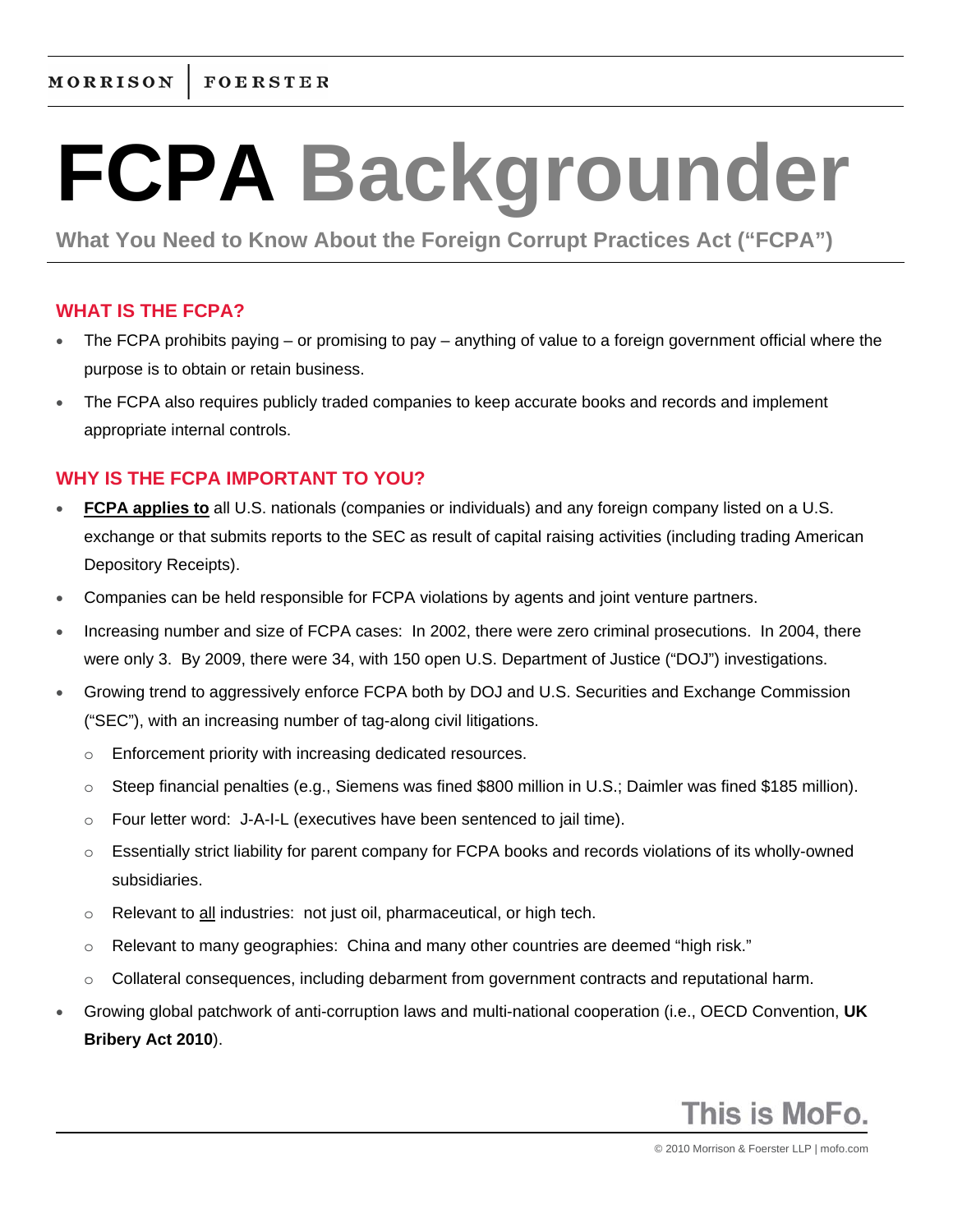## **HOW CAN MORRISON & FOERSTER HELP?**

- Our domestic and international offices advise on and investigate FCPA matters.
- **We have a deep bench, and work seamlessly across our offices.** Our Securities Litigation, Enforcement, and White Collar ("SLEW") practice group includes more than 150 attorneys in our 16 offices worldwide, with over 20 former federal and state criminal prosecutors, former SEC enforcement attorneys, as well as inhouse accounting experts.
- Been there, done that: We have performed a large number of FCPA investigations -- large and small in China, Japan, Korea, Thailand, Indonesia, other Asian countries, and Latin America.
- **We have vast experience in scores of FCPA matters for major companies and individuals**, across a wide range of FCPA matters:
	- o **Diligence:** conducted due diligence reviews for potential M&A transactions (both buy and sell side), prospective agents, consultants and joint venture partners, and in other contexts, in Asia-Pacific, Europe, Middle East, South America, and North America.
	- o **Counseling:** advised on FCPA compliance policies and procedures, including real-time counseling to legal and compliance departments when problematic facts emerge.
	- o **Compliance Programs/Training:** designed, reviewed, and provided anti-corruption compliance training (in numerous languages including English, Mandarin and Spanish).
	- o **Investigations:** conducted scores of cross-border internal investigations on behalf of companies and Boards of Directors; represented companies and individuals in investigations by DOJ and SEC.
	- o **Remediation:** when anti-corruption problems are detected, we help companies fix those problems.
- We are well-equipped to protect companies and individuals in parallel criminal, SEC and civil proceedings, as well as with related government contracts issues.
- Largest investigation practice among international firms in Asia, including over 30 litigators in Japan and over 20 Chinese-trained lawyers in Beijing, Shanghai, and Hong Kong offices.
- Strong presence in the UK.
- Follow the money: we have an in-house Forensic Accounting Services Group.
- Our Privacy & Data Security Group assists in cross-border investigations.